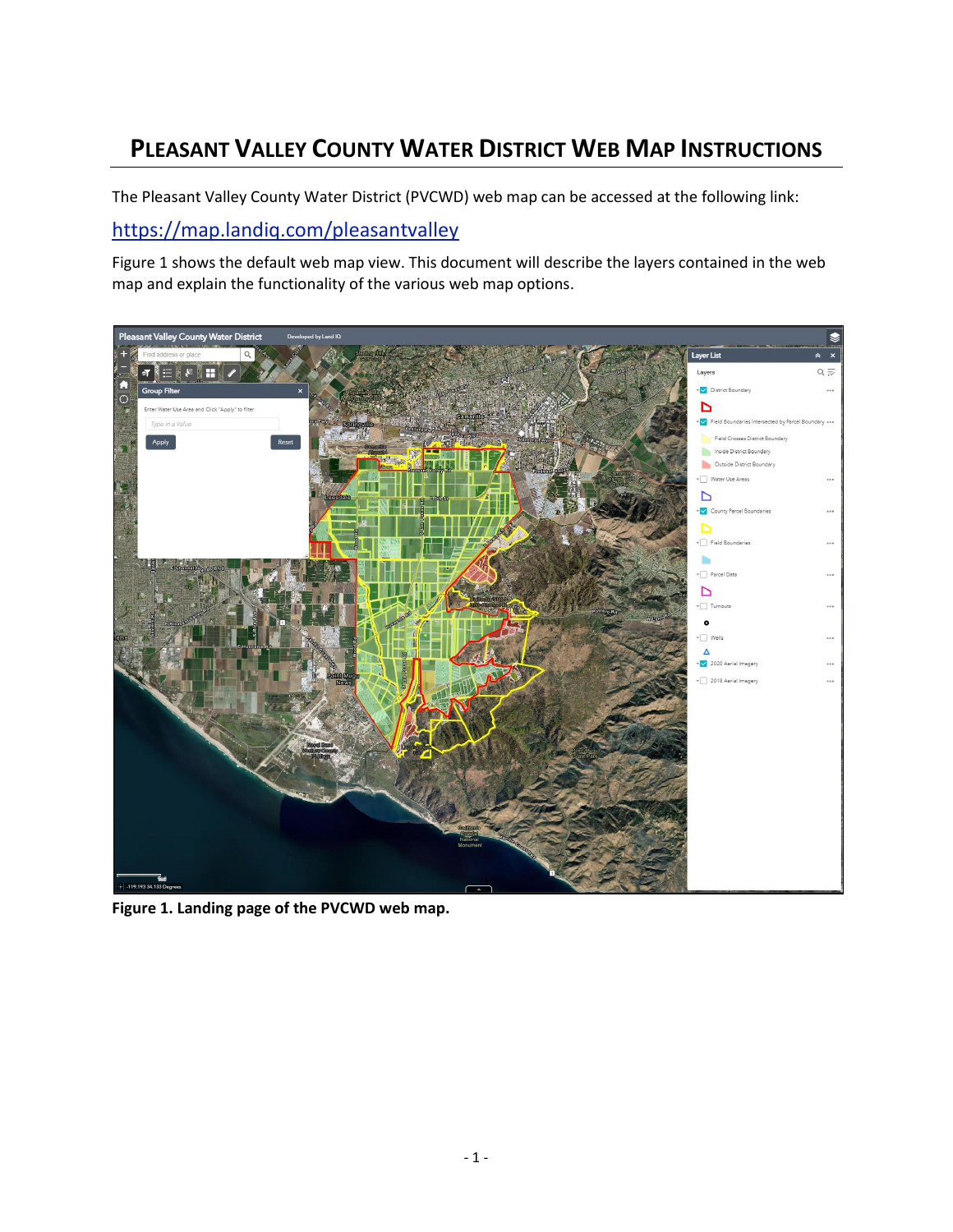## **LAYER LIST**

On the right side of the screen is the Layer List (see Figure 2). To turn a layer on or off, check the box next to the layer name. The Layer List can be minimized by selecting the two-arrow symbol in the top right-hand corner or closed by selecting the X symbol. To re-open the Layer List, select the icon in the upper right-hand corner of the screen.

Layers in the web map include:

- District Boundary: Boundary of Pleasant Valley County Water District.
- Field Boundaries Intersected by Parcel Boundary: Irrigated fields divided by county parcel boundaries. Selecting a feature displays irrigated acreage, location relative to District Boundary, and APN.
- Water Use Areas: PVCWD Water Use Areas. Selecting a WUA displays parcels, turnouts, and wells within the WUA. Layer toggled off by default.
- County Parcel Boundaries: Ventura County parcel boundaries. Selecting a parcel displays APN, parcel acreage, and irrigated acreage.
- Field Boundaries: Irrigated area undivided by parcels. Selecting a feature displays irrigated acreage. Layer toggled off by default.
- Parcel Data: Ventura County parcel boundaries provided by PVCWD. Selecting a feature displays PID, WUA, turnouts, wells, and parcels. Layer toggled off by default.
- Turnouts: PVCWD turnouts. Selecting a feature displays the turnout group and WUA. Layer toggled off by default.
- Wells: Private wells. Selecting a feature displays various well attributes. Layer toggled off by default.
- 2020 Aerial Imagery: Imagery from the National Agricultural Imagery Program (NAIP), collected May 24, 2020.
- 2018 Aerial Imagery: Imagery from the National Agricultural Imagery Program (NAIP), collected July 24, 2018. Toggled off by default.



**Figure 2. Web map Layer List.**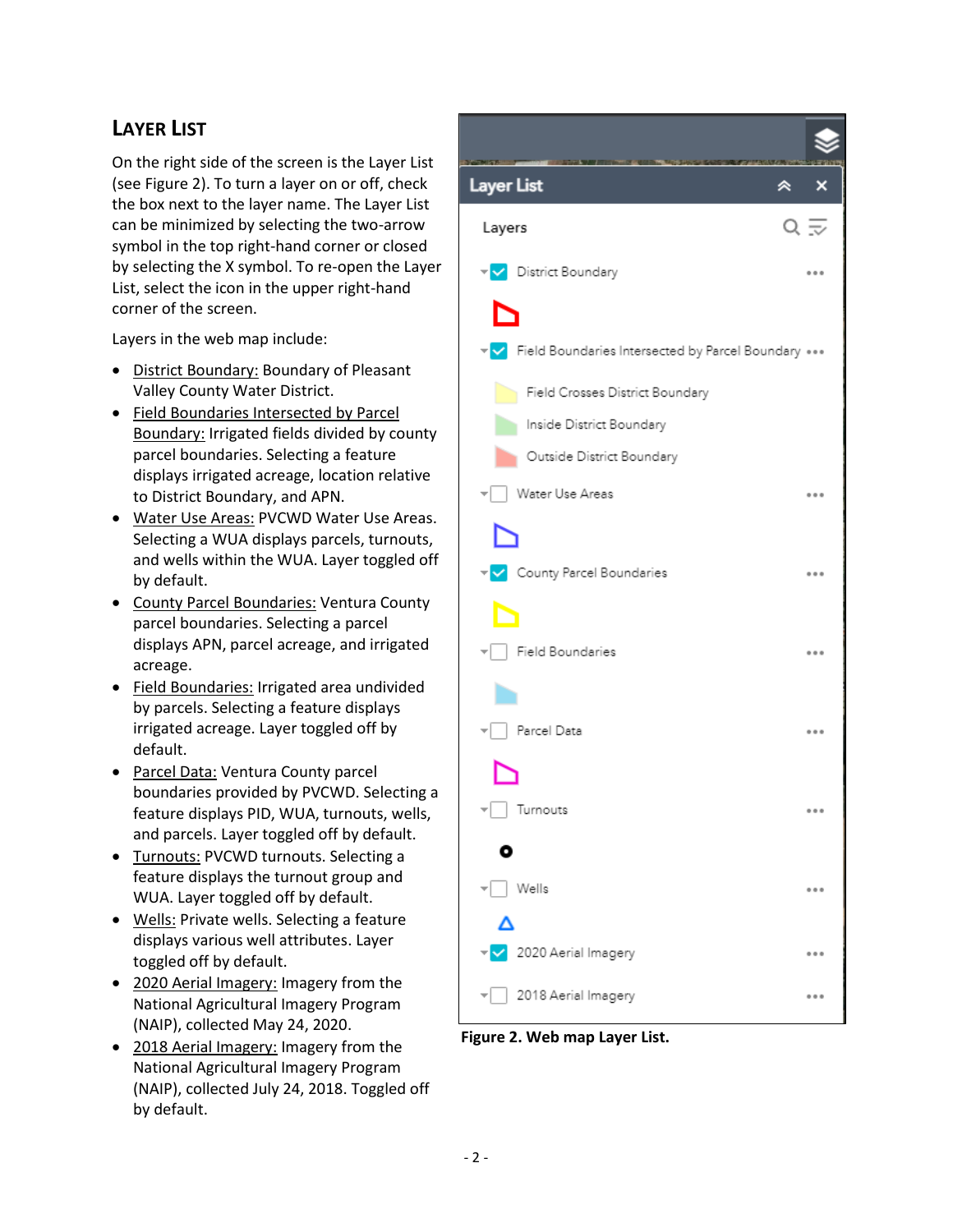### **GROUP FILTER**

The group filter tab allows the user to zoom in to a specific Water Use Area (WUA) and display only features that fall within that WUA. To use the filter, enter the WUA into the box provided and select Apply (see Figure 3). Water Use Areas are numbered from 1 to 61.

Once zoomed in to the specified WUA, you can continue to toggle layers on and off, but only the features within that WUA will be displayed. To clear the filter, select



**Figure 3. Web map Group Filter.**

Reset. To close the Group Filter window, select the X icon in the upper right-hand corner. To reopen the Group Filter window, select the filter icon, which is the first of five icons found directly underneath the search bar.

Figure 4 shows an example filtered WUA. Selecting a feature opens a pop-up window with additional details. When there are multiple layers toggled on, you can view the details for each layer by selecting the right arrow in the upper right-hand corner of the pop-up window.



**Figure 4. Example filtered WUA.**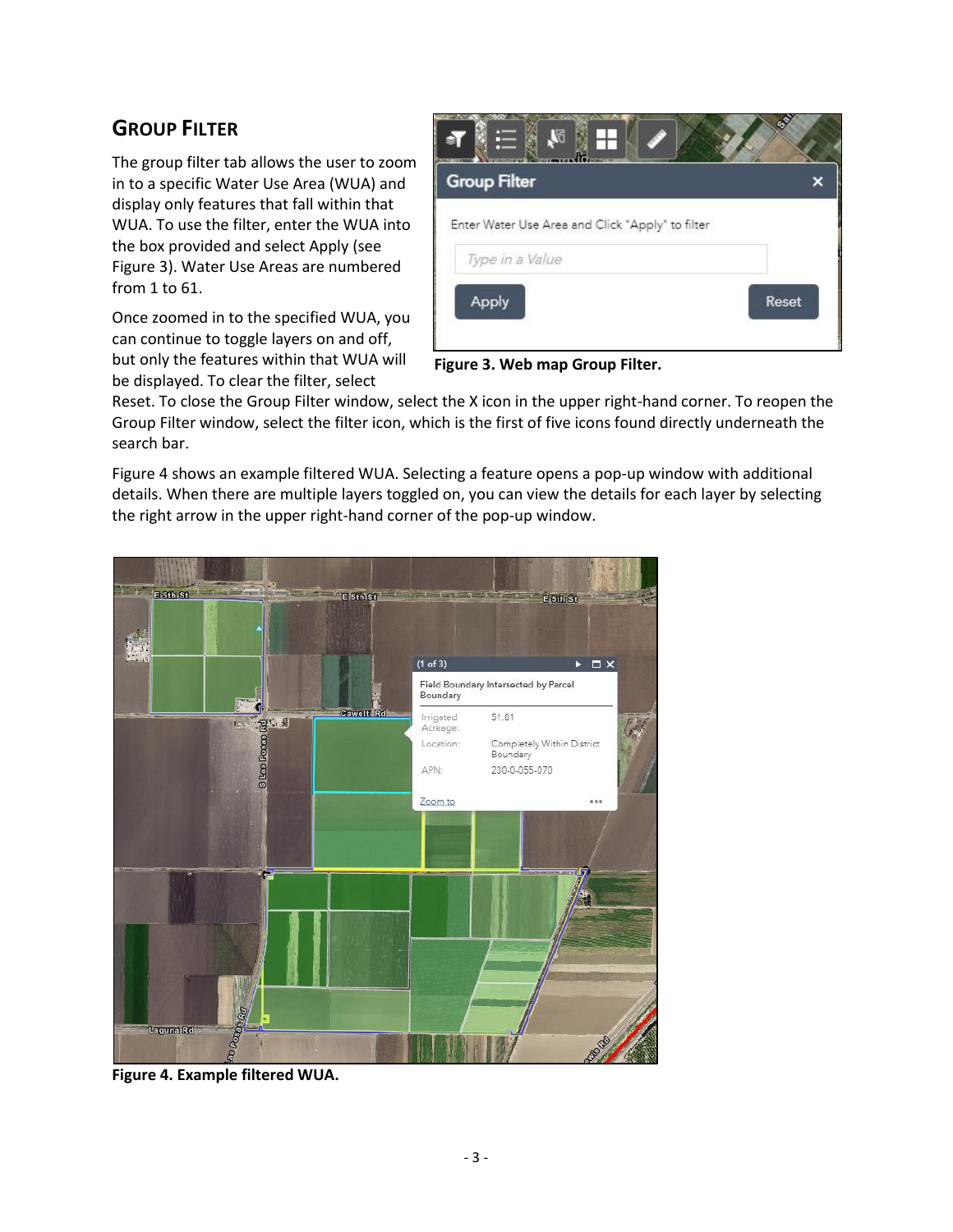#### **TABLE VIEW**

To view a table of all features, select the small black arrow found at the bottom center of the web map (Figure 5). At the top of the table are tabs for each layer currently toggled on. To view all records, make sure the words "Filter by map extent" are not selected. You can use the table to zoom to a selected feature by double-clicking to the left of the desired row. Columns in the table can be sorted by clicking on the column name.

| - 138<br>$\left  \cdot   \cdot   \cdot 119.07534.191 \text{ Degrees} \right $<br>Earthstar Geographics   California State Parks, Esri, HERE, Garmin, FAO, NOA<br>-52<br>$\mathbf{u}$ |           |         |                         |
|--------------------------------------------------------------------------------------------------------------------------------------------------------------------------------------|-----------|---------|-------------------------|
| District Boundary   Field Boundaries Intersected by Parcel Boundary   Water Use Areas   County Parcel Boundaries   Turnouts   Wells                                                  |           |         |                         |
| ■ Options w Filter by map extent © Zoom to ⊠ Clear selection © Refresh                                                                                                               |           |         |                         |
| APN_10                                                                                                                                                                               | Parcel_ac | Crop_ac | $\bullet$<br><b>WUA</b> |
| 230-0-054-045                                                                                                                                                                        | 77.79     | 71.78   | 8.00                    |
| 230-0-062-250                                                                                                                                                                        | 61.66     | 58.00   | 9.00                    |
| 230-0-062-190                                                                                                                                                                        | 46.82     | 41.28   | 7.00                    |
| 229-0-020-020                                                                                                                                                                        | 0.50      | 0.00    |                         |
| 230-0-090-555                                                                                                                                                                        | 25.90     | 24.22   | 50.00                   |
| 229-0-020-160                                                                                                                                                                        | 97.19     | 88.59   | 34.00                   |
| 230-0-063-325                                                                                                                                                                        | 22.07     | 18.25   | 14.00                   |
| 230-0-170-105                                                                                                                                                                        | 0.12      | 0.00    |                         |
| 230-0-170-160                                                                                                                                                                        | 3.42      | 2.75    | 46.00                   |
| 230-0-051-440                                                                                                                                                                        | 142.26    | 133.99  | 53.00                   |
| 230-0-080-395                                                                                                                                                                        | 6.98      | 0.00    |                         |
| 359 features 1 selected                                                                                                                                                              |           |         |                         |

**Figure 5. Web map table view.**